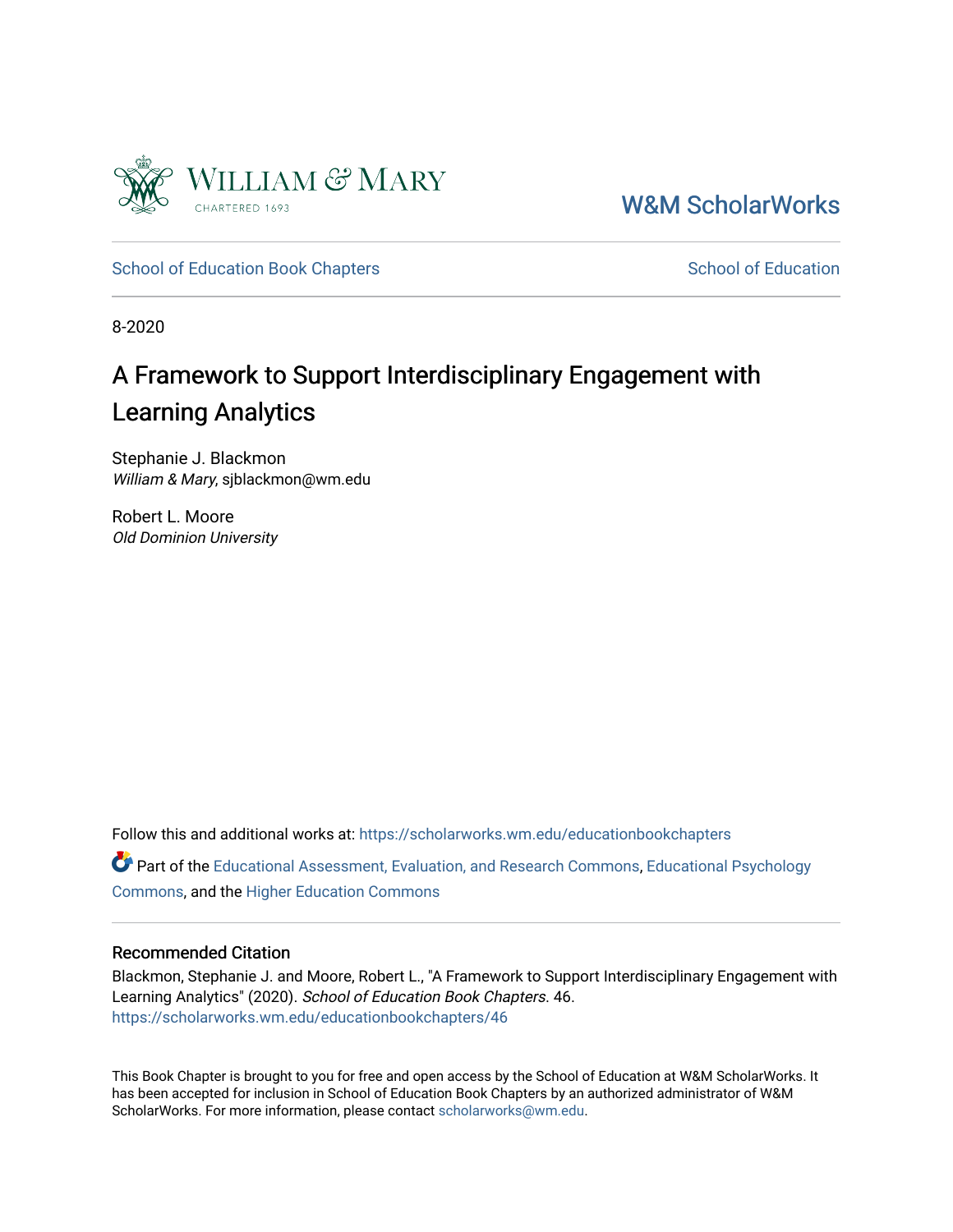# **Chapter 3 A Framework to Support Interdisciplinary Engagement with Learning Analytics**



**Stephanie J. Blackmon and Robert L. Moore**

#### **3.1 Introduction**

Learning analytics, first introduced circa 2011, has become an emerging field at institutions around the world (Ferguson, Clow, Griffiths, & Brasher, [2019](#page-13-0)). The emergence of learning analytics can be linked to the digitization of student records – from activity within the learning management system (LMS) to efforts to identify patterns for retention and enrollment management – and has only served to make digital data an invaluable commodity for higher education institutions (Daniel, [2015;](#page-12-0) de Freitas et al., [2015;](#page-12-1) Prinsloo & Slade, [2018\)](#page-13-1). Thus, it is no surprise that the value of data has increased for higher education and has become an essential component in efforts to improve student recruitment and retention as well as identify students who need additional support in their educational pursuits (Asif, Merceron, Ali, & Haider, [2017;](#page-12-2) de Freitas et al., [2015\)](#page-12-1). The role of data can be looked at from either the administrative or the instructional side (Picciano, [2012;](#page-13-2) Shum, [2012](#page-14-0)). A term frequently used, big data, has been defined by Picciano [\(2012](#page-13-2)) as encompassing both the information and systems used to store the digital data as well as the specific transactions found within this data. Yang ([2013\)](#page-14-1) further explains that while data may be in the term "big data," the term itself is referring more to how the data is being used and the technologies used to process these data points. While there is still debate about the most effective and ethical way to make use of this student data, there is no dispute that the role of data is an important conversation within institutions of higher education. The need to determine who has access to data, what the data should be used for, and what role students should have in the decision-making

S. J. Blackmon  $(\boxtimes)$ 

William & Mary, Williamsburg, VA, USA e-mail: [sjblackmon@wm.edu](mailto:sjblackmon@wm.edu)

R. L. Moore Old Dominion University, Norfolk, VA, USA

© Springer Nature Switzerland AG 2020 39

D. Ifenthaler, D. Gibson (eds.), *Adoption of Data Analytics in Higher Education Learning and Teaching*, Advances in Analytics for Learning and Teaching, [https://doi.org/10.1007/978-3-030-47392-1\\_3](https://doi.org/10.1007/978-3-030-47392-1_3#DOI)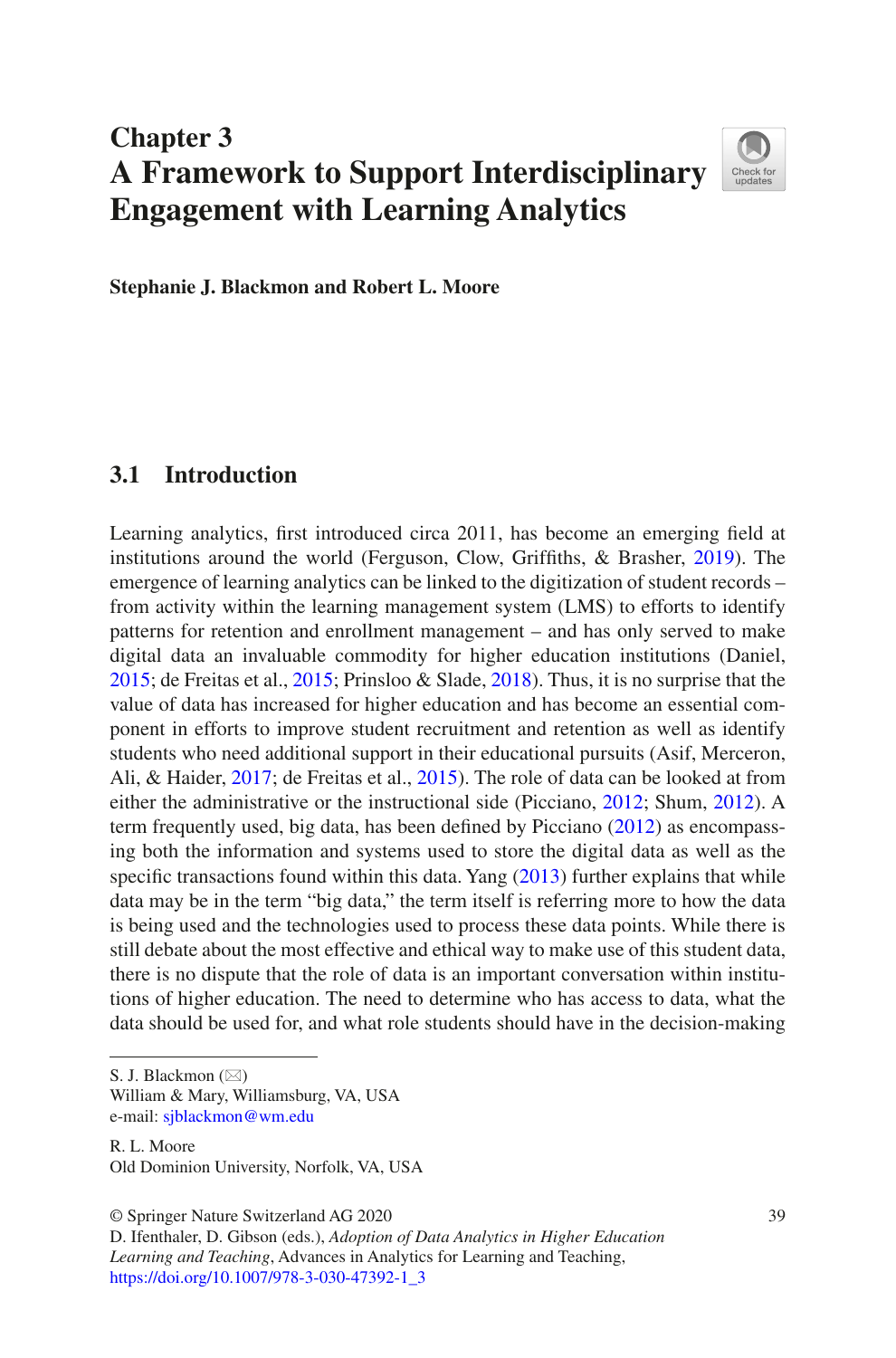process around their data are all important considerations for higher education institutions. Thus, we focus our chapter on a discussion of the role this analytics data can play in fostering an interdisciplinary approach to student support.

#### *3.1.1 What We Mean by Interdisciplinary*

In Rhoten and Pfirman's [\(2007](#page-13-3)) article on women in interdisciplinary science, they combine several works to develop their working definition of interdisciplinary as "the integration or synthesis of two or more disparate disciplines, bodies of knowledge, or modes of thinking to produce a meaning, explanation, or product that is more extensive and powerful than its constituent parts" (p. 58). For the purposes of our chapter, we will employ Rhoten and Pfirman's ([2007\)](#page-13-3) definition of interdisciplinary. Not only can learning analytics be used across disparate disciplines, but also in disparate ways. It is our assertion that leveraging benefits and mitigating challenges of learning analytics can best be done when institutions adopt a collaborative approach to the implementation of analytics broadly: "integrate" the perspectives, "bodies of knowledge, or modes of thinking" of various disciplines and departments across the institution in order to achieve a more inclusive application of analytics for the overall benefit of students. Therefore, when we refer to interdisciplinarity throughout this chapter, we do so with the aforementioned assertion in mind.

#### *3.1.2 Big Data and Learning Analytics*

Big data is the driving force of learning. analytics. Learning analytics describes the process of not only collecting these data points but also analyzing and utilizing the data to inform decisions to improve and support student learning and success in educational contexts (Corrin et al., [2019](#page-12-3); Ferguson et al., [2019](#page-13-0)). This type of distillation of the various data points into individualized student outcomes and impacts is one reason that learning analytics is an emerging field of study (de Freitas et al., [2015\)](#page-12-1). Scheffel, Tsai, Gašević, and Drachsler ([2019\)](#page-14-2) point out that despite the increased conversations regarding the use of learning analytics in higher education, institutions are in the early stages of truly understanding how to make use of this student data. Learning analytics does not always need to be about remediation or rescuing students. One of the unique features, and attractions of, learning analytics is that there is tremendous flexibility in how it can be used. The challenge, however, is determining what should be used and how it should be used.

Shum  $(2012)$  $(2012)$  identifies three levels – macro, meso, and micro – for understanding how learning analytics is used within higher education institutions. The overall view of learning analytics would be considered the macro-level. It is at this level that institutions would leverage the data to establish cross-institutional data points.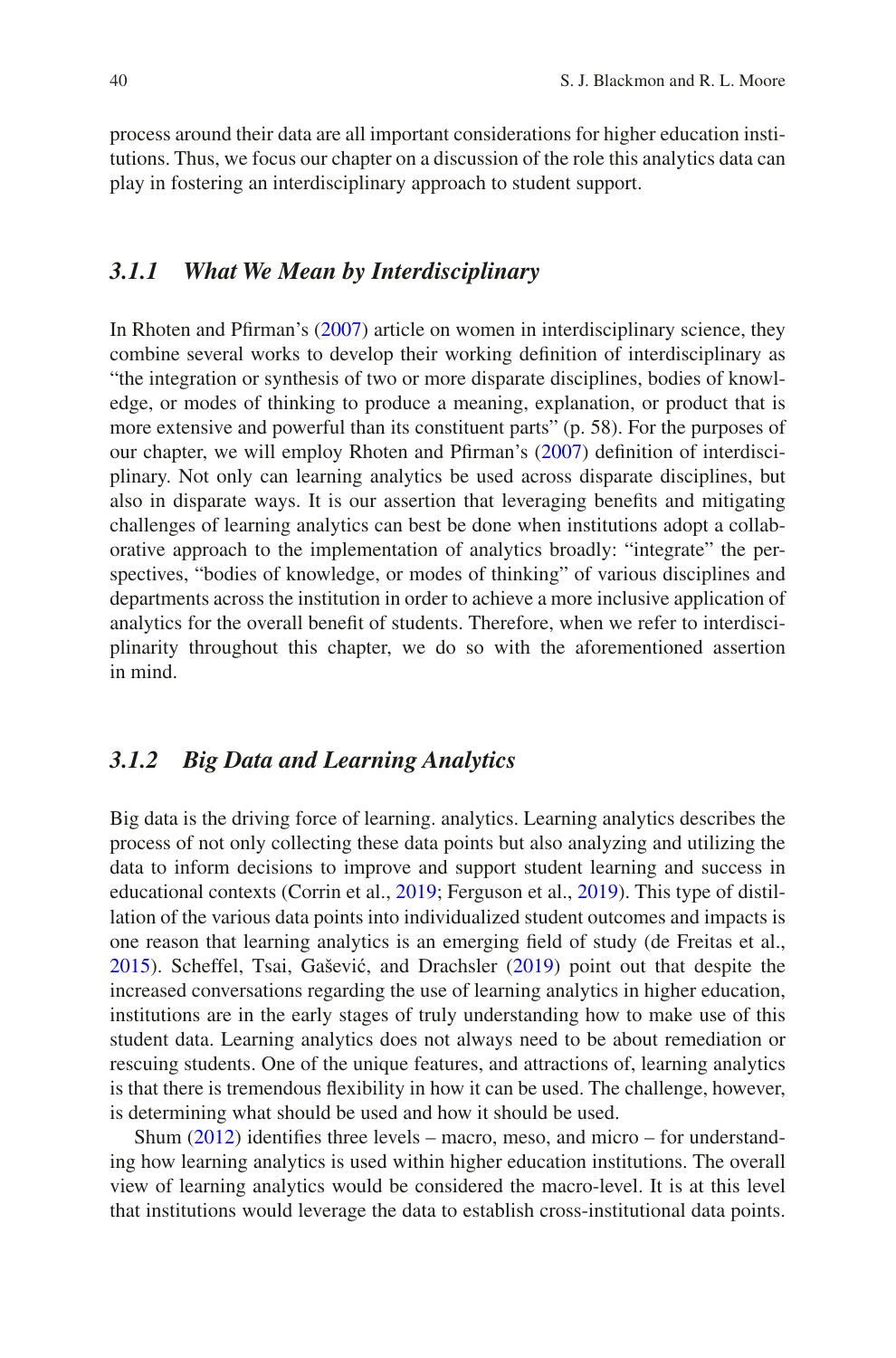An example might be a university system looking at graduation rates in a specific major to ensure student success. Another example at the macro-level would be using data to identify patterns in student behaviors across their entire educational experience, which can be used to impart the insights necessary to provide remediation to students who are experiencing academic challenges (Daniel, [2015\)](#page-12-0). The next level would be the meso-level. At this level, the data is looked at within the institution or a program. A common example here would be enrollment management plans (Voithofer & Ham, [2018\)](#page-14-3). These are plans that look at past patterns of student enrollment in specific courses, and this data is used to develop predictive models that determine how resources are allocated at the program or department level. The third and final level is the micro-level. At this level, the data is being directly delivered to the students and instructors, often in the form of a dashboard, report, or tool (Shum, [2012\)](#page-14-0). An example for teachers could be a log report from a learning management system (LMS) that tracks what specific course pages or resources are being used by the students. For students, they may have a dashboard that tracks their progress in a specific course or their overall program of study. These dashboards and reports allow students to get more real-time feedback and have more control over their own learning paths (Pardo & Siemens, [2014;](#page-13-4) Roberts, Howell, Seaman, & Gibson, [2016](#page-14-4)).

While learning analytics has applications across a number of areas, we focus our attention on higher education institutions. As technology has become more and more integrated into business operations at universities, we are seeing a marked increase in the amount of student data that is being collected (and potentially available for analysis) (Asif et al., [2017](#page-12-2); Daniel, [2015;](#page-12-0) Picciano, [2012](#page-13-2); Roberts et al., [2016\)](#page-14-4). One of the primary ways that student data is being collected is using learning management systems, such as Blackboard, Sakai, and Moodle. These LMSs offer new ways to capture the activities and learning behaviors of students, such as tracking which resources were accessed and how long students stayed within certain content areas (Moore, [2019\)](#page-13-5).

Just as the use of learning analytics varies between instructors, so too does the use of the LMS. For some instructors, the LMS is simply used to distribute the syllabus, and for other instructors, the LMS is used to manage student interactions in the course from the submission of assignments to discussion forum activities to the calculation of final grades (Moore, [2016](#page-13-6)). But even when a learning management system offers the potential of rich student data, access to the information may be on an opt-in basis at the university level, leaving lecturers/instructors who may want access to that information with little to no recourse if their institutions do not opt in for learning analytics data. For institutions that do opt in to access learning analytics data, the use of that data may be very individualized from course to course and miss important opportunities to connect data across courses for students' overall success.

This chapter will provide concrete areas as a framework to support the interdisciplinary application of learning analytics data, with considerations related to access and implications of learning analytics use.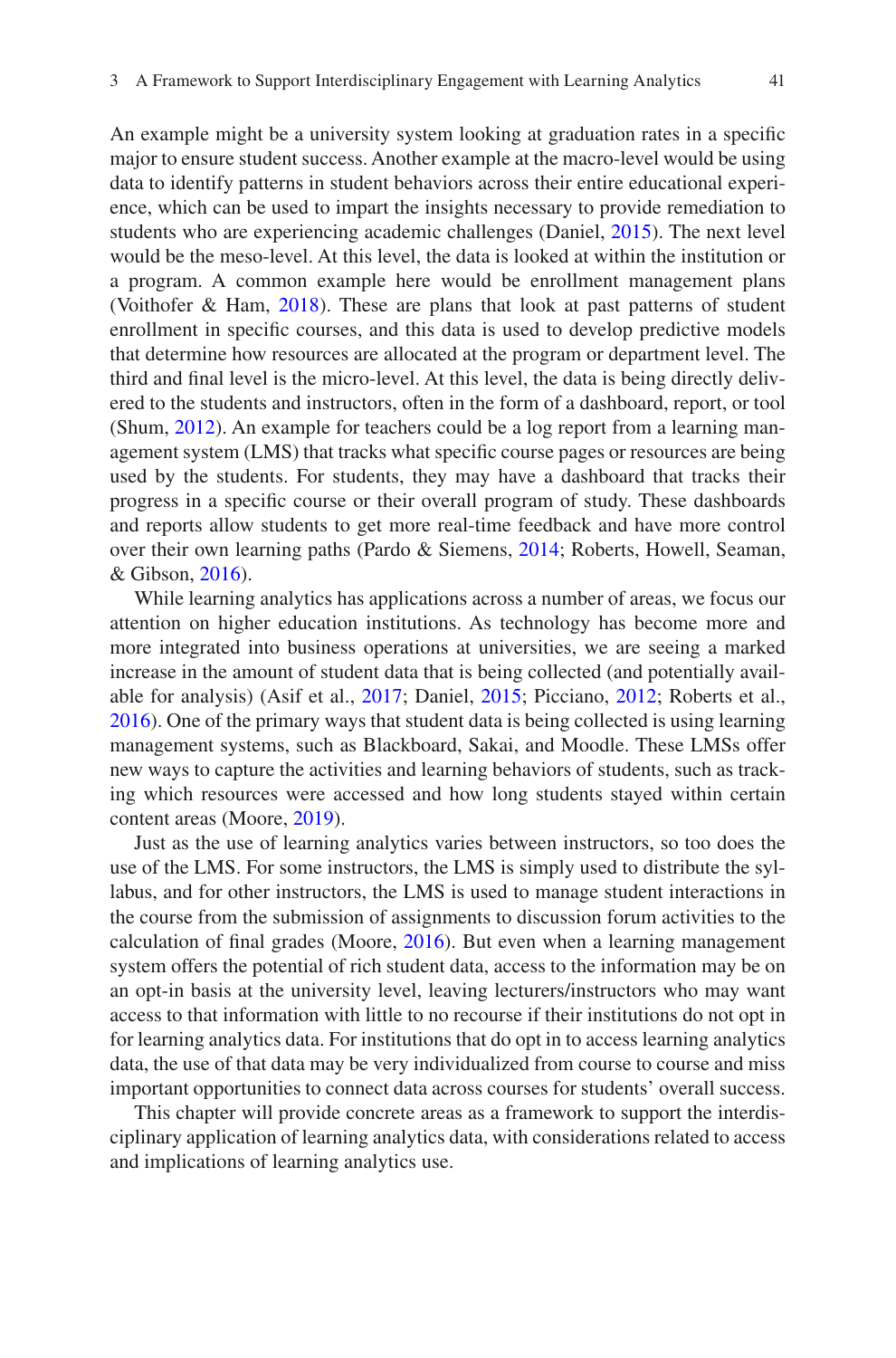#### **3.2 Learning Analytics in Higher Education**

The following section discusses the use of learning analytics in higher education administration and in higher education classrooms, and the subsequent section will combine these two areas in order to present an interdisciplinary approach to learning analytics.

#### *3.2.1 Organizational Drivers*

Analytics use in higher education administration is often discussed in terms of big data that encompasses classroom data as well as data from campus card access and students' usernames for other online services a campus may provide (Aguilar, [2018;](#page-12-4) Long & Siemens, [2011;](#page-13-7) Shorfuzzaman, Hossain, Nazir, Muhammad, & Alamri, [2019;](#page-14-5) Wintrup, [2017](#page-14-6)). The term "big data" has become one of the educational buzzwords that encapsulates many meanings. For the purposes of this chapter, we will use the definition of big data that looks at the technologies that are used to process and analyze the voluminous amount of data collected and stored by institutions of higher education (Daniel, [2015](#page-12-0); Picciano, [2012;](#page-13-2) Yang, [2013](#page-14-1)). Using the level definitions from Shum [\(2012](#page-14-0)), the administrative level would be using macro- or mesolevel types of data. Common examples of micro-level approaches include the development of predictive tools and models that allow for tracking students and imposing early interventions for students who are struggling (Daniel, [2015](#page-12-0)). Several researchers have pointed out that learning analytics is often used for information on students' progress and overall retention (Bronnimann, West, Huijser, & Heath, [2018;](#page-12-5) de Freitas et al., [2015](#page-12-1); Gray & Perkins, [2019](#page-13-8); Villano, Harrison, Lynch, & Chen, [2018](#page-14-7)). For example, Lonn, McKay, and Teasley [\(2017](#page-13-9)) discussed a universitywide analytics initiative at the University of Michigan. Several learning analytics projects were developed as a result of the initiative, and even though there are no specific details available about whether or not learning analytics played a role in overall administrative development, the initial vision of a campus-wide analytics approach was possible as a result of high-level administrative support. Wintrup [\(2017](#page-14-6)) used a macro-level approach to address various aspects of learning analytics integration in higher education, specifically in the United Kingdom. The United Kingdom has suggested a "new national framework that enables the assessment and comparison of teaching quality across higher education (HE) institutions," and one of the three measures they will use is "students' progression and retention" (Wintrup, [2017,](#page-14-6) p. 87). Administratively, Wintrup noted the importance of students having an overall understanding of what will be observed, and how it will be used, and options for participation (or non-participation) in these observations, as well as understanding how surveilling and labeling students can impact their experiences (p. 99).

Administrators' (technology staff, department directors, etc.) involvement can influence the way institutions use learning analytics across various areas of a univer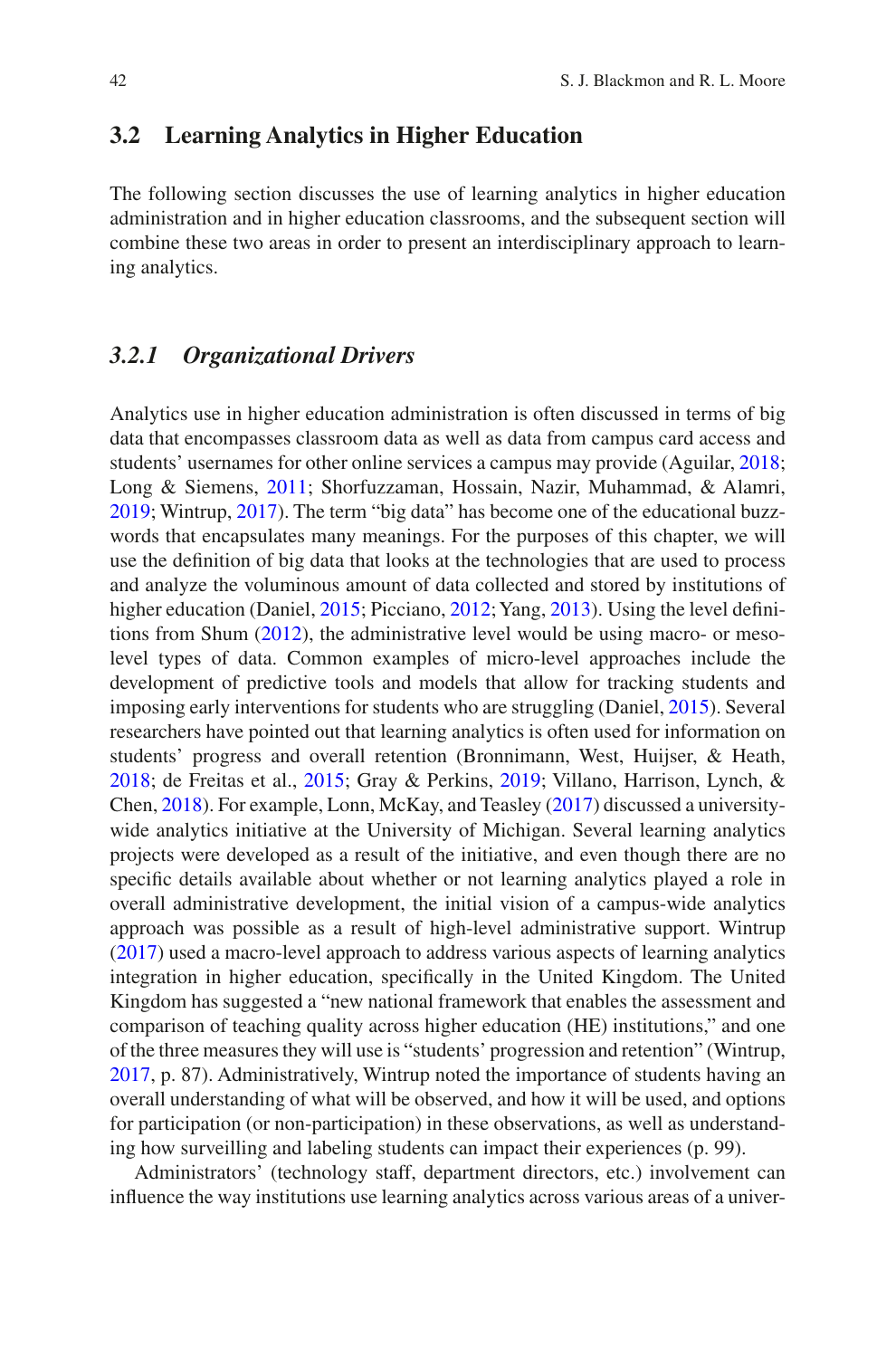sity, but their lack of involvement can influence learning analytics as well. For example, in Klein, Lester, Rangwala, and Johri's [\(2019](#page-13-10)) study on learning analytics in higher education, they found that the absence of messaging from upper-level administration on the use of learning analytics around the university proved to be a barrier for instructors and advisors. Like the Lonn et al. [\(2017](#page-13-9)) work, the Klein et al. study focused on a decentralized higher education institution. However, the university Klein et al. discussed did not have centralized messaging or opportunities related to learning analytics. The frustration those study participants noted is consistent with Macfadyen and Dawson's ([2012\)](#page-13-11) findings related to learning analytics and learning management systems. Although the administrators for the institution they studied were involved in initiating the conversation about learning analytics and the university's LMS, the findings were not incorporated into the institution's strategic plan (Macfadyen & Dawson, [2012](#page-13-11)), which could also be viewed as a barrier for the use of learning analytics because others across the institution might get the impression that learning analytics is not a priority for the university.

#### *3.2.2 Classroom-Level Use of Learning Analytics*

Learning management systems (LMSs) sometimes provide myriad ways for instructors to access learning analytics for instructional purposes. This data can be used to both deliver and evaluate instruction. Learning analytics can be used for both modalities of instruction – whether asynchronous/synchronous online or face-toface (Martin & Ndoye, [2016\)](#page-13-12). For example, Juhaňák, Zounek, and Rohlíková [\(2019](#page-13-13)) conducted a study on the use of analytics for examining students' patterns when taking quizzes. Learning analytics, more specifically social network analysis, made it possible for Xie, Yu, and Bradshaw [\(2014](#page-14-8)) to explore students' participation patterns in an online course when they were assigned the role of moderator. Similarly, Kim, Yoon, Jo, and Branch ([2018\)](#page-13-14) investigated learning analytics as it related to self-regulated learning in asynchronous online courses. Learning analytics allowed instructors to explore elements such as the content that students accessed as well as the amount of time spent on content (Kim et al., [2018](#page-13-14)). Iglesias-Pradas, Ruiz-de-Azcárate, and Agudo-Peregrina [\(2015](#page-13-15)) used learning analytics to understand graduate students' competencies related to teamwork and commitment in an online program.

Learning analytics also makes it possible to support students' self-regulated learning by offering student dashboards (Roberts et al., [2016\)](#page-14-4). A unique characteristic of a student dashboard is that it can potentially leverage data at all three levels – from providing information to students on how they compare to other students within a university system (macro), to how they are performing across their home institution (meso), to how they are performing within a specific course (micro) (Shum, [2012\)](#page-14-0). At the meso level, like the micro level, the student data that is being used is typically captured through the learning management system interactions. The LMS has the ability to not only organize and deliver the course content, but also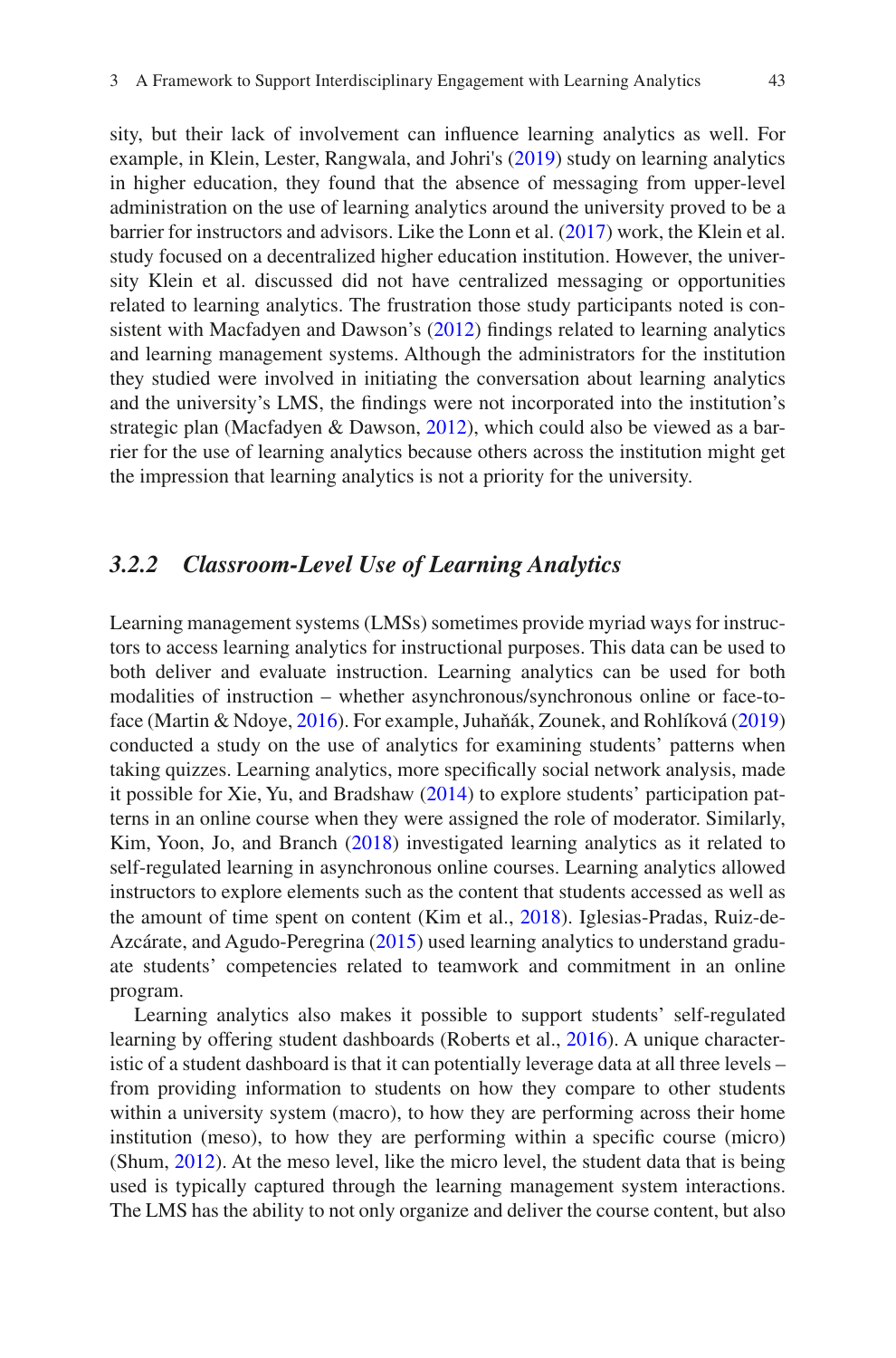track and monitor student interaction and behavior patterns (Moore, [2019](#page-13-5)). There are thousands of different datapoints being collected within the LMS, and dashboards are a visually effective way to display that data. More importantly a dashboard allows for the data to be displayed in a way that can be informative and helpful, not only for students but also for instructors and administrators. As Pardo and Siemens ([2014\)](#page-13-4) discuss, these dashboards can give students a real-time analysis of their progress and allow them to take control over their own learning. Since the dashboard is working in real-time, it can also provide on-demand feedback and progress. For instance, a student can visually tell how much of a specific unit module they have completed, what is remaining to be completed and potentially receive automated feedback on assignments. An example of the use of student dashboards at the micro and meso levels can be found in the Course Signals study conducted at Purdue University (Arnold & Pistilli, [2012](#page-12-6)). The Course Signals tool was deployed as an early notification system that would allow an instructor to not only flag a student who might be experiencing academic challenges, but also contact them to offer assistance or remediation. Through the use of this tool, students reported that it was useful and helped them be successful at Purdue, while the instructors felt that it empowered students to improve their academic performance (Arnold & Pistilli, [2012\)](#page-12-6). While this tool was being specifically delivered and used at the micro and meso level, it could feed up to the macro level and give Purdue useful information to employ for overall evaluation and allocation of resources.

In many studies, learning analytics created opportunities to explore components of courses that may not have been accessible previously. However, there are very few works that address the use of learning analytics across a student's overall experience at an institution.

#### **3.3 An Interdisciplinary Approach**

The focus on interdisciplinary connections of learning analytics data lends itself, primarily, to undergraduate students. However, using an interdisciplinary approach for learning analytics can also benefit graduate students enrolled in dual degree programs, professional development or continuing education students, and graduate students who take courses outside of their programs or can encourage more cooperation within various programs because, as we noted earlier in this chapter, incorporating various disciplines, departments, and perspectives can be beneficial in analytics application. We offer three key areas as a framework to foster this type of approach: awareness, access, and resources (Fig. [3.1\)](#page-7-0). Each of these areas can assist institutions with developing an interdisciplinary approach to learning analytics for students' overall success.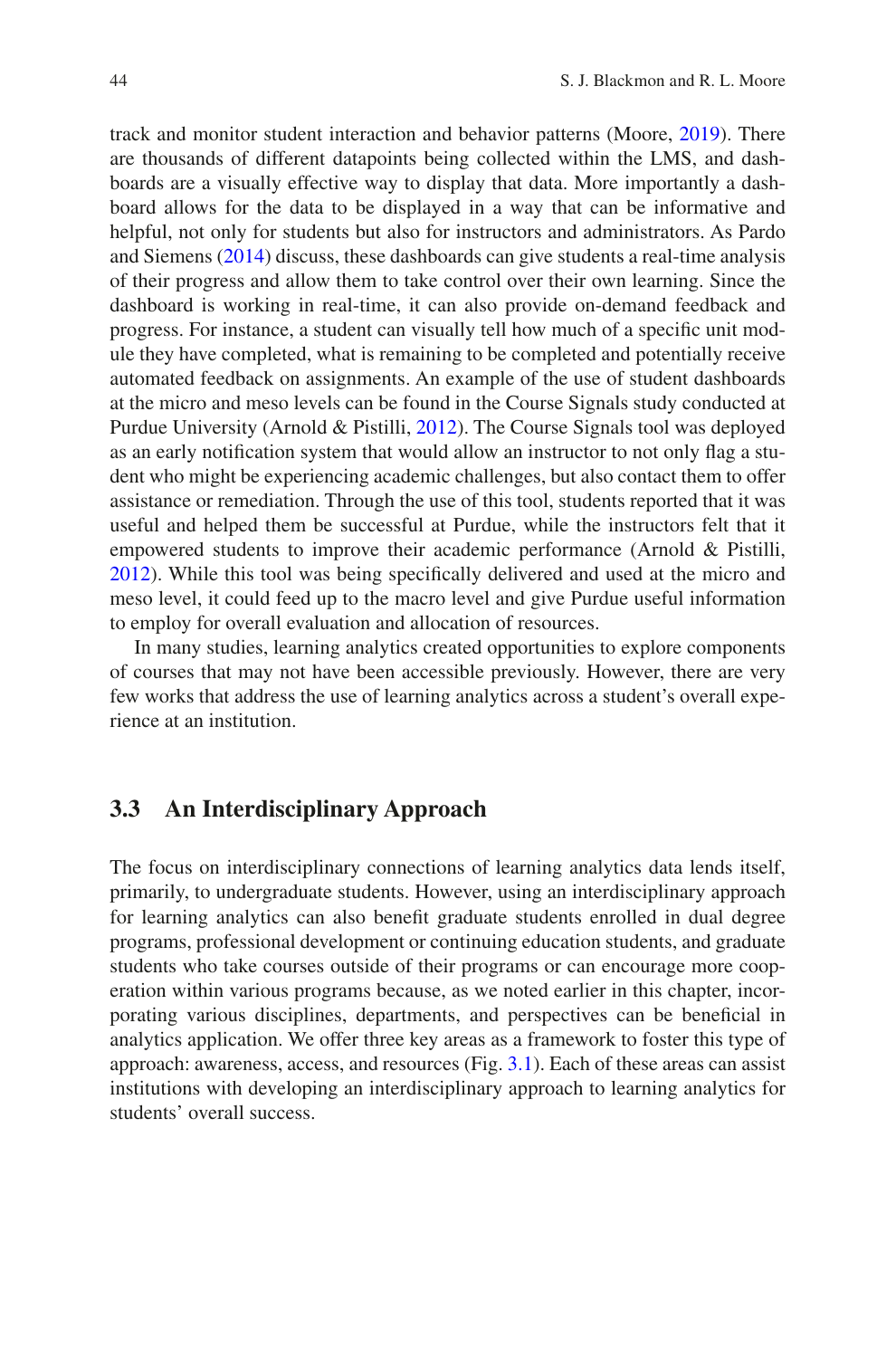<span id="page-7-0"></span>



#### *3.3.1 Awareness – What Is Being Collected and Why*

Awareness of the data collection process involved in analytics brings in the role of the subjects of the data collection efforts – students. One challenge is that the pace at which the area of learning analytics is evolving is faster than the pace at which ethical considerations are deployed to protect the collection and subsequent use of the data (Roberts et al., [2016;](#page-14-4) Slade & Prinsloo, [2013](#page-14-9); Swenson, [2014](#page-14-10)). The first issue is that decisions are often being made about data collection without any input from students (Roberts et al., [2016](#page-14-4)). This is not to say that the institutions have ill intent; instead, they may not have considered how to incorporate student voices into the decision-making process. Not involving students may be a missed opportunity, as students can offer a unique perspective and address potential administrative "blind spots" (Moore, [2019](#page-13-5)). Also, students have their own ideas about what information they want to share and how it can be used (see, for example, Ifenthaler  $\&$ Schumacher, [2016\)](#page-13-16), so their input is crucial to the conversations regarding learning analytics and how or if they participate in these data collection processes. Perhaps one of the key components of the interdisciplinary application of learning analytics data is helping students understand how to access, use, and interpret the data. Students need to know what data is being collected, how administrators and instructors can use the data, and what safeguards exist for protecting their data (Cumbley & Church, [2013](#page-12-7); Rubel & Jones, [2016\)](#page-14-11). Including students in their own learning analytics conversations gives them the opportunity to view their progress across courses and disciplines. Furthermore, informing students about using learning analytics helps them become more prepared to use this type of data in their respective careers and is one integral step in helping curtail the concern about an overarching analytics narrative. For example, Scholes ([2016\)](#page-14-12) discusses the example of "at-risk" or "risky" students (p. 940–941). She points out that "interventions" for these students "could include restriction on the number of courses studied…extra phone calls to encourage engagement," and the like (Scholes, [2016,](#page-14-12) p. 940). Scholes goes on to say that these methods may work well for some students, but may not work well for others; the grouping of students in this way, through the use of analytics,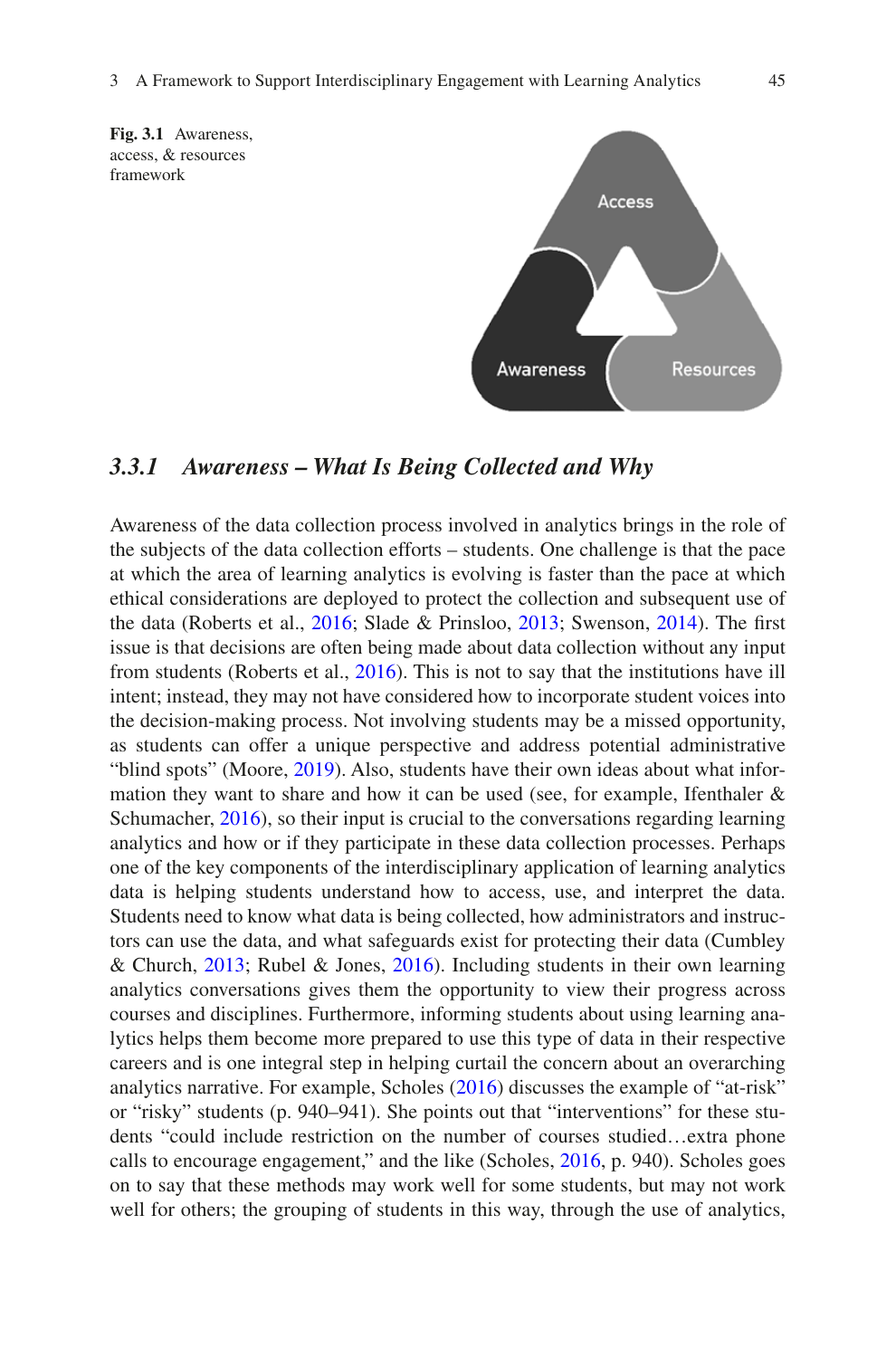can result in students' harm – perpetuating inequities, demeaning students, etc. These should be areas of alarm for institutions broadly. Including and informing students about analytics use and processes is a crucial component of an interdisciplinary approach. If students are concerned about the narrative the data perpetuates, then they have an opportunity to understand that this is happening and get guidance on how to address any issues they may have with what those analytics narratives present. Institutions must understand that students may have concerns about the sharing of data across units; however, a benefit to eliciting various perspectives through an interdisciplinary approach means that students can get support in areas that may not have been visible initially. Analytics collection processes should explicitly state who can access students' analytics profiles and who cannot. For example, students will need to know that these all-inclusive analytics profiles will not be available to just anyone, and institutions should reiterate the information protections in a number of areas of the university. Instructors, administrators, and other university staff will need this information as well in order to understand what they can and cannot do related to students' analytics data.

#### *3.3.2 Access – Who Can Get to the Data*

Once the university community is aware of the data being collected and the reasons for collecting it, the next area of focus is who gets access to the data. One of the major challenges related to an interdisciplinary approach to learning analytics, and sometimes learning analytics in general, is access. For example, Klein et al. [\(2019](#page-13-10)) noted that in certain contexts, even when learning analytics is used at a university, some areas of that university may have funding to pay for access to analytics data that other areas of the university cannot afford, as it is not uncommon for LMS providers to offer paid options for access to various tools and features. Furthermore, in contexts where funding for analytics access may not be an issue, there is still the challenge of who has permission to access data – an issue that Klein et al.  $(2019)$  $(2019)$ bring up when discussing academic advisors' permission (or lack thereof) to access analytics data when advising, and one that Shum and Ferguson [\(2012](#page-14-13)) note when mentioning the possibility that "analytics could disempower learners" (p.19). Such disparities are not new, but if an institution believes that the overall use of data analytics is beneficial for students, despite various concerns, then applying the data in such different ways means that some students get more benefits than other students. The lines for access are drawn between students in areas on a campus that have robust analytics access and students in areas that do not have such access. By coordinating efforts with the university-level information technology office or an on-campus teaching and learning center, universities can keep track of the various learning analytics tools in use across the institution. This does not mean that units will have to forgo making decisions about analytics that are unique to their areas of the university. However, this practice does mean that there should be institutional messaging as well as an institutional understanding of what analytics data is being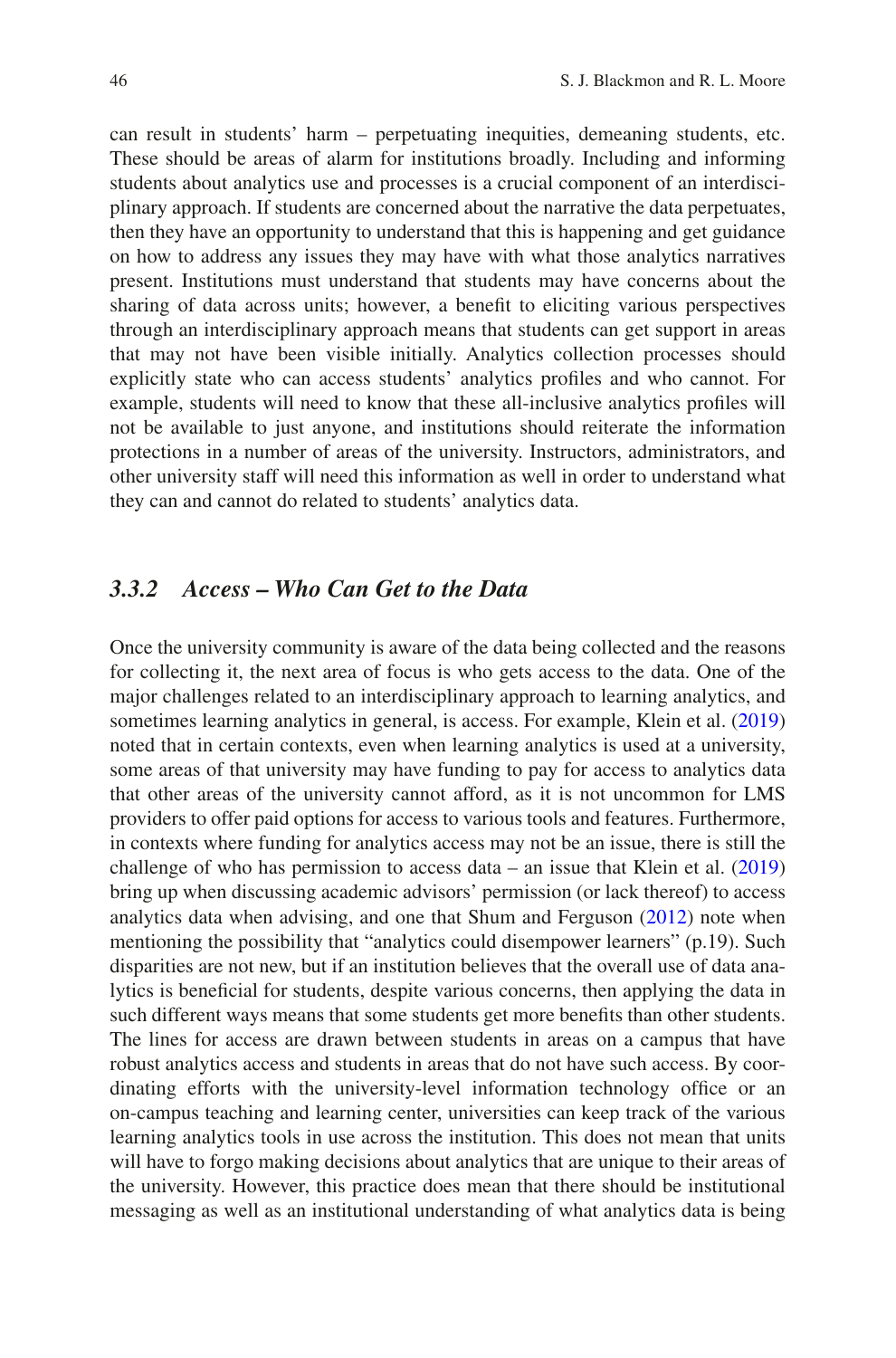accessed and how it is being applied. Again, the interdisciplinary approach is designed to integrate the multiple perspectives and experiences of units in order to use that collective knowledge and input for the inclusive application of analytics. Since these enterprise-level offices are often the ones that make decisions about learning management systems, and LMSs are the key point of entry for access to learning analytics tools, it could prove more efficient to have those offices track how various departments and units use campus-wide learning analytics tools. Offices can begin by surveying each unit or department on the campus to get an idea of current learning analytics tools and continue conducting the survey periodically, as learning analytics tools change frequently. Different areas may see their access to analytics as proprietary (see Klein et al., [2019\)](#page-13-10), so they may be reluctant to share information across areas. Therefore, a focus on interdisciplinarity coupled with centralized messaging and information gathering could remove some of the ambiguity around how the tools will be used and who has access to them; the information will become part of a university initiative to focus on improving all students' learning and experiences.

#### *3.3.3 Resources – Where Is the Data Stored*

Building on the access area, we next focus on the resources, specifically where the data is being stored. Once people are aware of the data being collected and know who has access to this data, they will need to know where this data is stored, not only for retrieval purposes but also to understand the ethical implications involved with data storage (on-site or off-site locations, possibly third-party terms related to privacy, length of time locations hold/have access to data, etc.). The aforementioned extant literature indicates that many analytics efforts are siloed – either in individual areas of a university or in individual classrooms. While this silo approach may be useful for developing security and access protocols, it limits potential information sharing and collaborative opportunities. The individualized approach to learning analytics can hamper interdisciplinary efforts, and that issue can be exacerbated by lack of analytics resources. One example occurs with undergraduates. A student may be taking courses across multiple instructors or departments within the university. If one department has one set of data resources and another has a different system in place, it can prove difficult for the institution (or even the instructors) to track that student's progress and make it difficult to identify students who may be in need of additional support. The colloquial term for this is a student who has "fallen between the cracks"; those cracks are the siloed resources. Some LMSs, for example, may not automatically provide learning analytics dashboards, and even when they do, some instructors may be unclear about how to best access and implement the analytics dashboard data. Once institutions develop a centralized analytics effort through IT or a teaching and learning center, as suggested in access area of this chapter, they can create an online space, internal or external, explaining what analytics features and resources are offered at their institution or through their current LMS. They could also discuss what third parties like LMS organizations and soft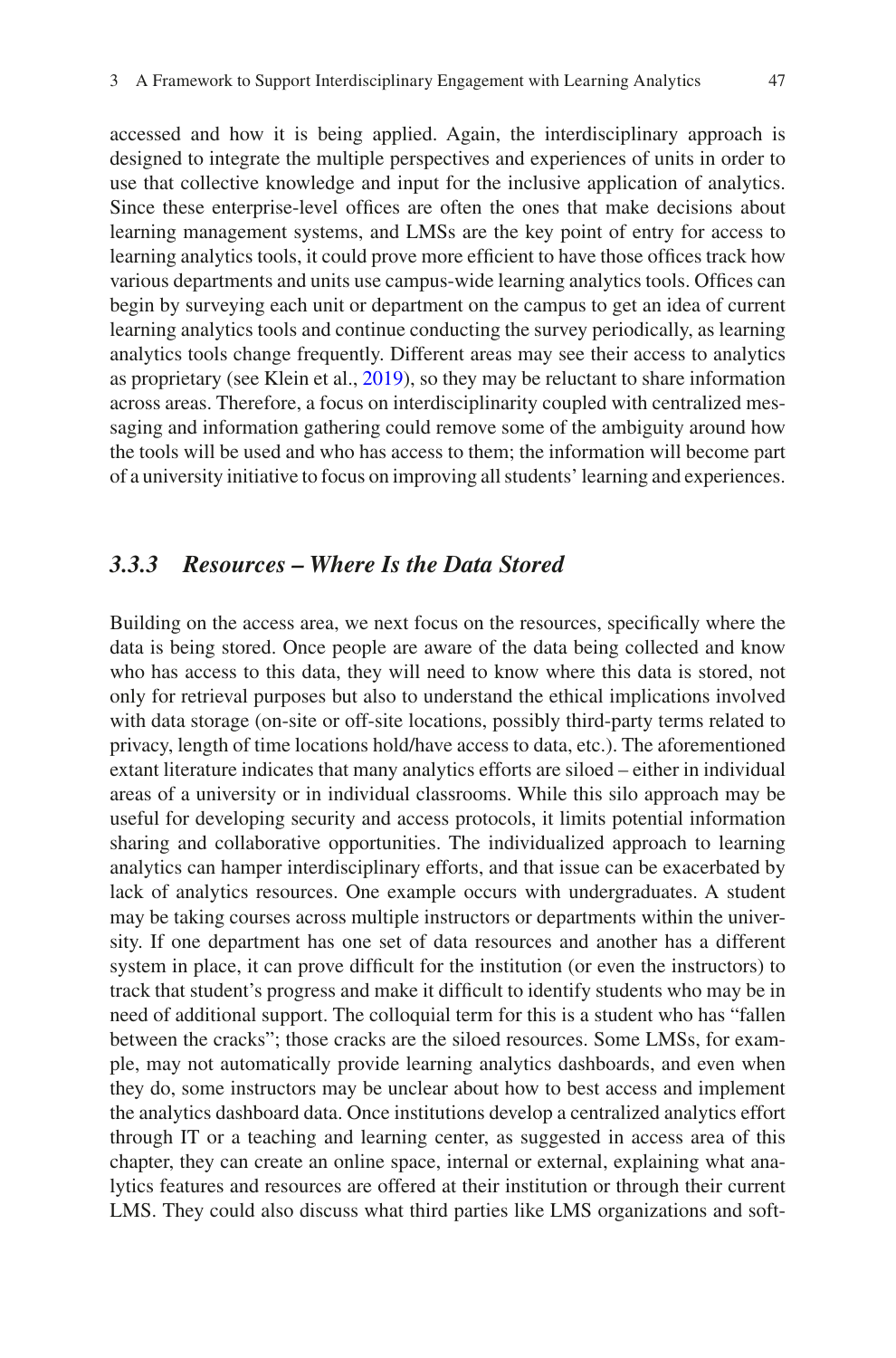ware providers can access and how long they have access to this data. The site itself would function as a resource for learning analytics support around the university.

This area of the framework is particularly important because it does not assume that all instructors will know how to access and apply learning analytics data. The site could also contain tutorials showing the steps for retrieving analytics data through the LMS, as well as information on how the data can be used by instructors. The site should also take an opportunity to address any privacy concerns instructors may have, and this section of the page should be developed in conjunction with the institution's legal team to ensure that the measures and information are in alignment with current higher education legal practices. Furthermore, the site should address how the university plans to use information on how instructors apply analytics data in courses. For example, some instructors, depending on their position with the university (tenure track, tenured, adjunct or casual instructors, etc.), may be concerned about the role their use of learning analytics will play in their overall evaluations. This step creates an opportunity for leveraging shared governance, as institutions with representation from various groups can include those groups in the development of the policies. Even when institutions do not have formalized groups, they can send surveys to instructors, as a needs assessment of sorts, in order to gain their input on how the use of learning analytics impacts them. These surveys could be delivered individually or from units around the university. For example, departments or units can gather information from the instructors in their areas and share that information with IT or the teaching and learning center. Universities should also be clear about who will use analytics data: these will be the people and units that require additional training and support related to the collection and use of learning analytics information. One major challenge to the implementation of this process, however, is time. The aforementioned tutorials take time to complete, which adds more work to schedules that, in most cases, are already full. However, if universities are going to use analytics, then that comes with the responsibility for the ethical, inclusive collection and use of that data. If institutions want to use analytics data, then they must provide designated time for instructors, students, and administrators who use the data to get the appropriate training, and these opportunities must be incorporated into existing structures, not add another item to an already lengthy list. There are a number of policies, laws, and codes that govern how universities can (and cannot) use information. The potential litigation involved in violating certain policies can result in much lengthier, more expensive processes than working with units to develop designated, incorporated times for data analytics training. In order to truly leverage learning analytics for interdisciplinary purposes, all levels of administrators, instructors, and students must feel included, respected, and protected in the process.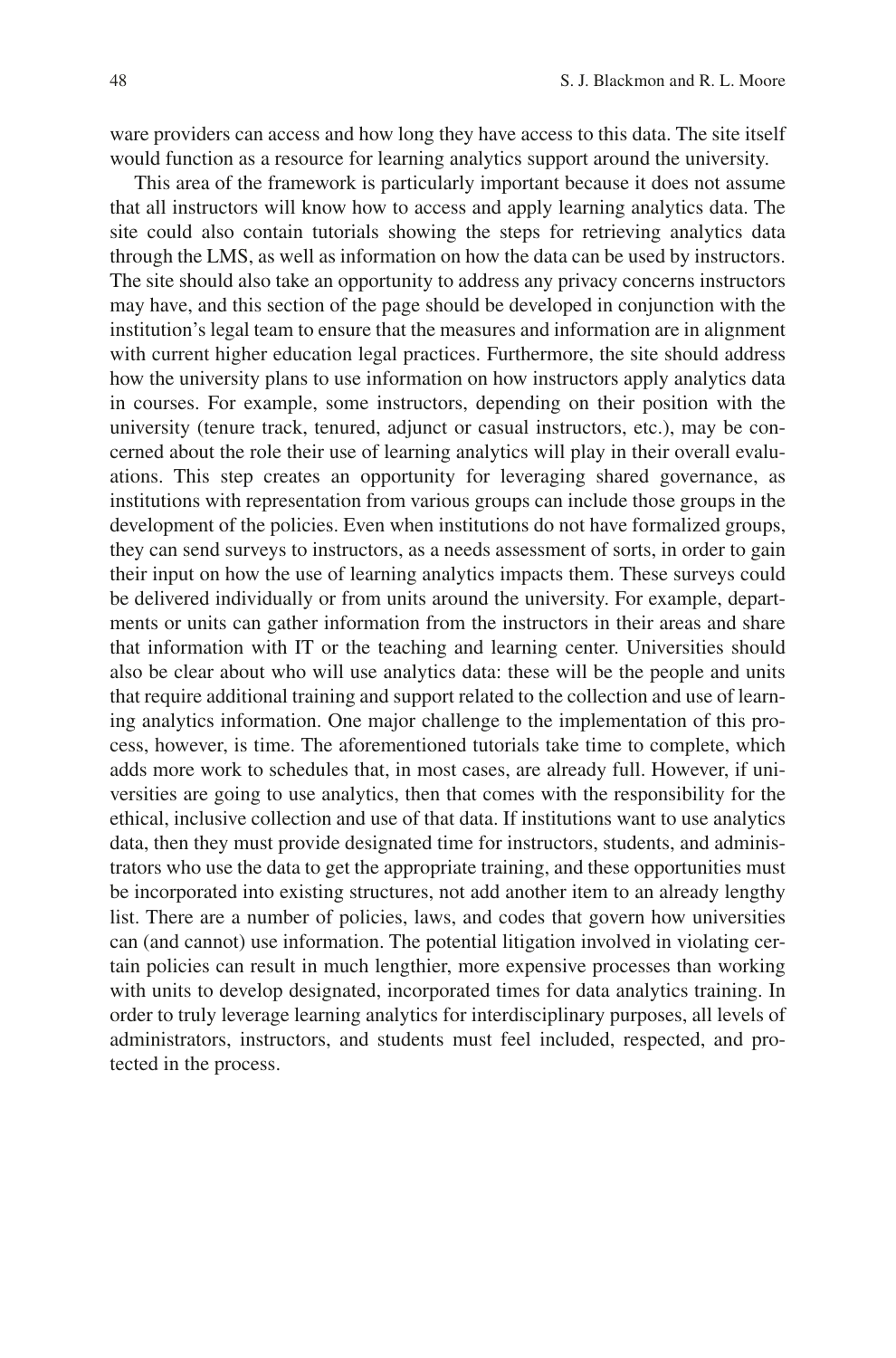## **3.4 Future Directions**

Each area listed provides a foundation for an interdisciplinary approach to applying learning analytics. Administrators, instructors, and students can work together to understand what information can be accessed, how it will be accessed, and how it will be connected to create an overall profile that administrators, instructors, and students can use to better understand students' learning and higher education experiences across courses and activities. With current and future uses of learning analytics data, it will be important for institutions to take any concerns about information sharing and privacy seriously because if users feel that their concerns are dismissed, then they may be reluctant to use learning analytics tools. Another key component to the overall implementation of an interdisciplinary approach, now and in the future, is having clear guidelines about who can access data. For example, in the Klein et al. [\(2019](#page-13-10)) text, advisors were concerned about their lack of access to learning analytics data. This is why the access area of the framework is so important. As the Lonn et al.  $(2017)$  $(2017)$  text showed, there is a benefit to campuses taking a more centralized approach to learning analytics. Addressing issues related to who can access the data and for what purposes is integral to the successful application of an interdisciplinary approach to learning analytics. However, universities will have to be very clear about how they will use this centralized data so that instructors, administrators, and others can know what (if anything) the centralized data will mean for tenure, promotion, job security, and other areas.

Addressing analytics adoption with a framework that supports interdisciplinarity could also provide an overall benefit of helping students develop technologically. If there are students who still do not understand the power of a digital imprint, and the narratives analytics create are a form of digital imprint, then analytics discussions can bring these issues to the fore, along with larger discussions about the ethics of these panoptic practices. If universities want to create more technologically savvy and responsible students, then helping students understand their own on-campus digital imprints via learning analytics is one of the many ways to work toward that goal. Although the discussion of analytics is not a substitute for larger discussions about digital literacy, it is one of many entry points for that conversation. Institutions can include this information as a part of orientation for any online or face-to-face students who are new to the university. The information can also be reiterated in courses, particularly courses designed to teach students about study skills and other aspects of the university. Having an all-inclusive approach to data, and introducing this to students early on, can be crucial to their success at an institution and can help them explore areas where they think they need more support or where they would like to improve. Because the interdisciplinary information will be combined in a university profile, students can access this information across their various courses, as well as have a say in how this information is used.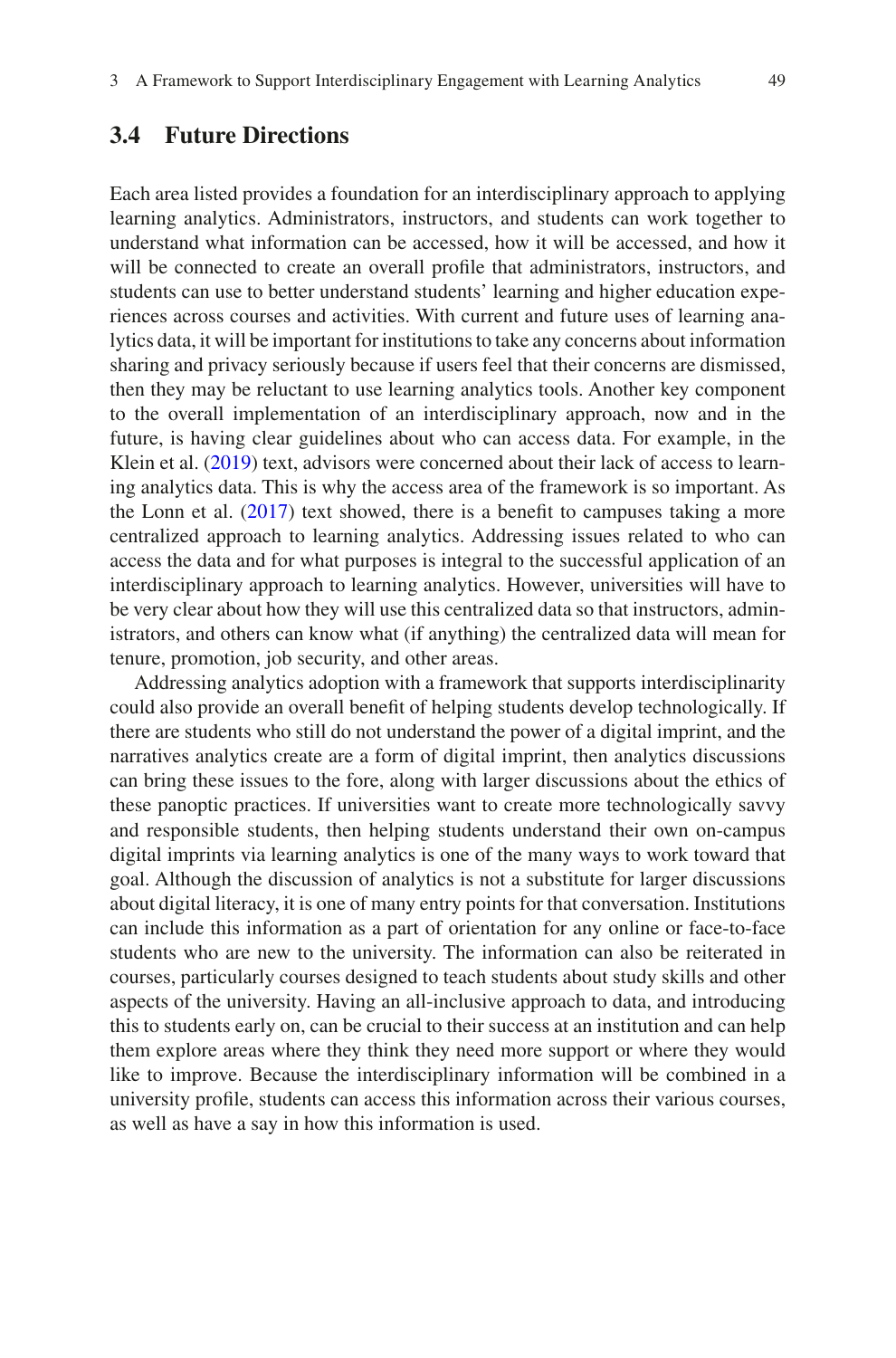### **3.5 Conclusion**

In this chapter, we began with an overview of learning analytics and the use of big data in institutions of higher education. We next provided a discussion of the ways that data can be used both at the administrative level and in the classroom. Using this as the background, we offered three key areas as a framework that institutions should use to develop an interdisciplinary approach to learning analytics. Big data and learning analytics can be leveraged together to improve student outcomes within higher education institutions (Moore, 2019). This synergy can be found with the development of prediction models for retention (de Freitas et al., [2015\)](#page-12-1) and with course-level data providing individualized student feedback and scaffolding (Arnold & Pistilli, [2012](#page-12-6)). Through the three areas of awareness, access, and resources, we hope to provide information that will be useful to higher education institutions as they consider how to build the infrastructure for their learning analytics apparatus. The potential impacts and benefits for students have been identified, but it is up to institutions to determine what their specific needs and goals are and how they can develop a sustainable and institution-specific system. At the heart of these discussions are more comprehensive connections between administrators, instructors, advisors, and students. Figuring out ways to incorporate students in the decisionmaking process can only help to make the system more responsive and effective toward the overall goal of improving student success within the institution.

#### **References**

- <span id="page-12-4"></span>Aguilar, S. J. (2018). Learning analytics: At the nexus of big data, digital innovation, and social justice in education. *TechTrends, 62*(1), 37–45.<https://doi.org/10.1007/s11528-017-0226-9>
- <span id="page-12-6"></span>Arnold, K. E., & Pistilli, M. D. (2012). *Course signals at Purdue: Using learning analytics to increase student success*. Proceedings of the 2nd international conference on learning analytics and knowledge - LAK '12, pp. 267–270.<https://doi.org/10.1145/2330601.2330666>.
- <span id="page-12-2"></span>Asif, R., Merceron, A., Ali, S. A., & Haider, N. G. (2017). Analyzing undergraduate students' performance using educational data mining. *Computers & Education, 113*, 177–194. [https://](https://doi.org/10.1016/j.compedu.2017.05.007) [doi.org/10.1016/j.compedu.2017.05.007](https://doi.org/10.1016/j.compedu.2017.05.007)
- <span id="page-12-5"></span>Bronnimann, J., West, D., Huijser, H., & Heath, D. (2018). Applying learning analytics to the scholarship of teaching and learning. *Innovative Higher Education, 43*(5), 353–367. [https://](https://doi.org/10.1007/s10755-018-9431-5) [doi.org/10.1007/s10755-018-9431-5](https://doi.org/10.1007/s10755-018-9431-5)
- <span id="page-12-3"></span>Corrin, L., Kennedy, G., French, S., Shum, S. B., Kitto, K., Pardo, A., … Colvin, C. (2019). *The ethics of learning analytics in Australian higher education.* A discussion paper. Retrieved from [https://melbourne-cshe.unimelb.edu.au/\\_\\_data/assets/pdf\\_file/0004/3035047/LA\\_Ethics\\_](https://melbourne-cshe.unimelb.edu.au/__data/assets/pdf_file/0004/3035047/LA_Ethics_Discussion_Paper.pdf) [Discussion\\_Paper.pdf](https://melbourne-cshe.unimelb.edu.au/__data/assets/pdf_file/0004/3035047/LA_Ethics_Discussion_Paper.pdf)
- <span id="page-12-7"></span>Cumbley, R., & Church, P. (2013). Is "Big Data" creepy? *Computer Law & Security Review, 29*(5), 601–609. <https://doi.org/10.1016/j.clsr.2013.07.007>
- <span id="page-12-0"></span>Daniel, B. (2015). Big Data and analytics in higher education: Opportunities and challenges. *British Journal of Educational Technology, 46*(5), 904–920.<https://doi.org/10.1111/bjet.12230>
- <span id="page-12-1"></span>de Freitas, S., Gibson, D., Du Plessis, C., Halloran, P., Williams, E., Ambrose, M., et al. (2015). Foundations of dynamic learning analytics: Using university student data to increase retention.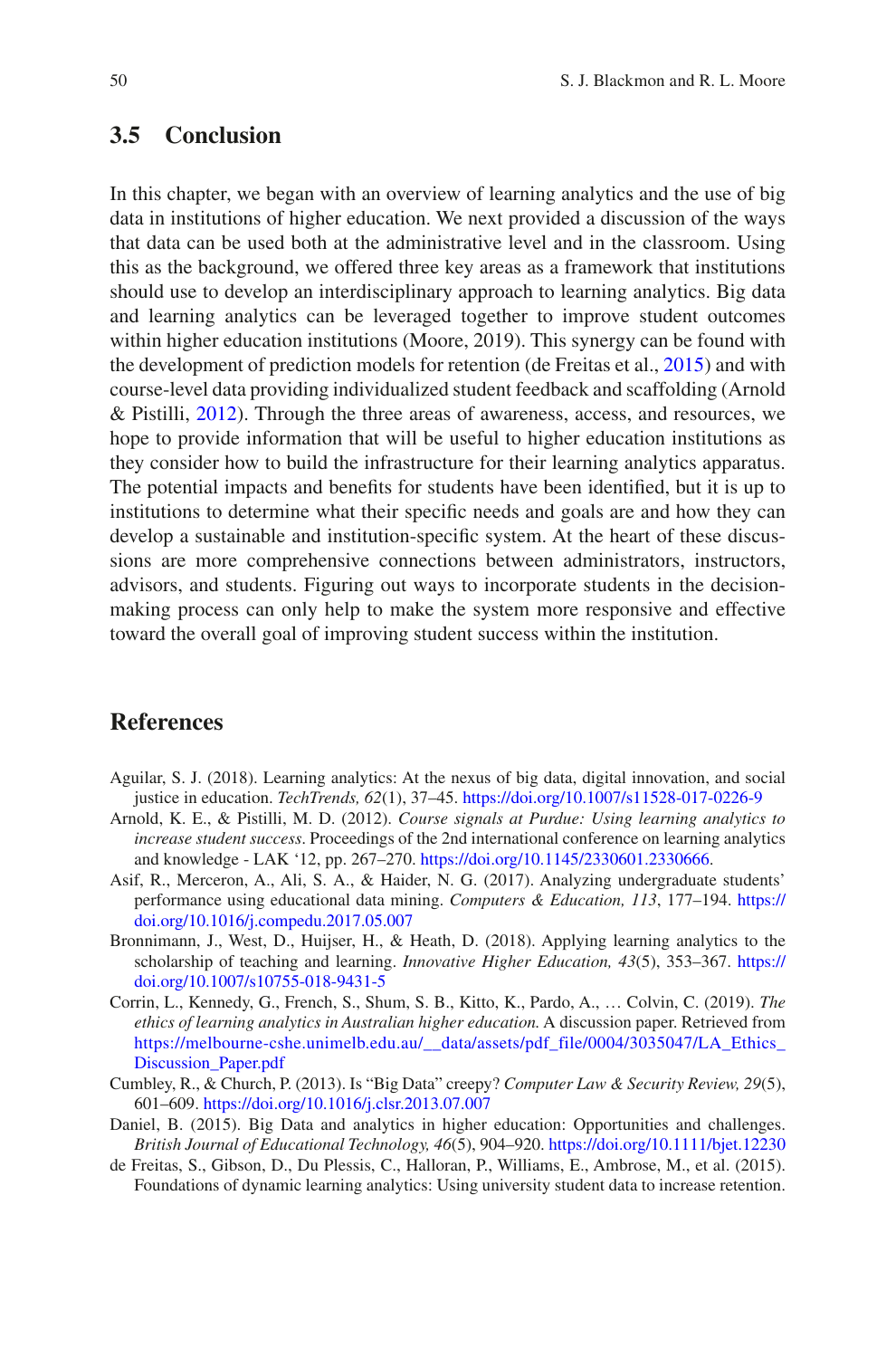*British Journal of Educational Technology, 46*(6), 1175–1188. [https://doi.org/10.1111/](https://doi.org/10.1111/bjet.12212) [bjet.12212](https://doi.org/10.1111/bjet.12212)

- <span id="page-13-0"></span>Ferguson, R., Clow, D., Griffiths, D., & Brasher, A. (2019). Moving forward with learning analytics: Expert views. *Journal of Learning Analytics, 6*(3), 43–59. [https://doi.org/10.18608/](https://doi.org/10.18608/jla.2019.63.8) [jla.2019.63.8](https://doi.org/10.18608/jla.2019.63.8)
- <span id="page-13-8"></span>Gray, C. C., & Perkins, D. (2019). Utilizing early engagement and machine learning to predict student outcomes. *Computers & Education, 131*, 22–32. [https://doi.org/10.1016/j.](https://doi.org/10.1016/j.compedu.2018.12.006) [compedu.2018.12.006](https://doi.org/10.1016/j.compedu.2018.12.006)
- <span id="page-13-16"></span>Ifenthaler, D., & Schumacher, C. (2016). Student perceptions of privacy principles for learning analytics. *Educational Technology Research and Development, 64*(5), 923–938. [https://doi.](https://doi.org/10.1007/s11423-016-9477-y) [org/10.1007/s11423-016-9477-y](https://doi.org/10.1007/s11423-016-9477-y)
- <span id="page-13-15"></span>Iglesias-Pradas, S., Ruiz-de-Azcárate, C., & Agudo-Peregrina, Á. F. (2015). Assessing the suitability of student interactions from Moodle data logs as predictors of cross-curricular competencies. *Computers in Human Behavior, 47*, 81–89. <https://doi.org/10.1016/j.chb.2014.09.065>
- <span id="page-13-13"></span>Juhaňák, L., Zounek, J., & Rohlíková, L. (2019). Using process mining to analyze students' quiztaking behavior patterns in a learning management system. *Computers in Human Behavior, 92*, 496–506. <https://doi.org/10.1016/j.chb.2017.12.015>
- <span id="page-13-14"></span>Kim, D., Yoon, M., Jo, I.-H., & Branch, R. M. (2018). Learning analytics to support self-regulated learning in asynchronous online courses: A case study at a women's university in South Korea. *Computers & Education, 127*, 233–251.<https://doi.org/10.1016/j.compedu.2018.08.023>
- <span id="page-13-10"></span>Klein, C., Lester, J., Rangwala, H., & Johri, A. (2019). Learning analytics tools in higher education: Adoption at the intersection of institutional commitment and individual action. *The Review of Higher Education, 42*(2), 565–593.<https://doi.org/10.1353/rhe.2019.0007>
- <span id="page-13-7"></span>Long, P., & Siemens, G. (2011). Penetrating the Fod: Analytics in learning and education. *Educause Review, 46*(5), 31–40. Retrieved from [https://er.educause.edu/articles/2011/9/](https://er.educause.edu/articles/2011/9/penetrating-the-fog-analytics-in-learning-and-education) [penetrating-the-fog-analytics-in-learning-and-education](https://er.educause.edu/articles/2011/9/penetrating-the-fog-analytics-in-learning-and-education)
- <span id="page-13-9"></span>Lonn, S., McKay, T. A., & Teasley, S. D. (2017). Cultivating institutional capacities for learning analytics. *New Directions for Higher Education, 2017*(179), 53–63. [https://doi.org/10.1002/](https://doi.org/10.1002/he.20243) [he.20243](https://doi.org/10.1002/he.20243)
- <span id="page-13-11"></span>Macfadyen, L. P., & Dawson, S. (2012). Numbers are not enough. Why e-learning analytics failed to inform an institutional strategic plan. *Educational Technology & Society, 15*(3), 149–163.
- <span id="page-13-12"></span>Martin, F., & Ndoye, A. (2016). Using learning analytics to assess student learning in online courses. *Journal of University Teaching & Learning Practice, 13*(3), 1–20. [https://doi.](https://doi.org/10.1177/0047239516656369) [org/10.1177/0047239516656369](https://doi.org/10.1177/0047239516656369)
- <span id="page-13-6"></span>Moore, R. L. (2016). Interacting at a distance: Creating engagement in online learning environments. In L. Kyei-Blankson, J. Blankson, E. Ntuli, & C. Agyeman (Eds.), *Handbook of research on strategic management of interaction, presence, and participation in online courses* (pp. 401–425).<https://doi.org/10.4018/978-1-4666-9582-5.ch016>
- <span id="page-13-5"></span>Moore, R. L. (2019). The role of data analytics in education: Possibilities and limitations. In B. Khan, J. Corbeil, & M. Corbeil (Eds.), *Responsible analytics and data mining in education: Global perspectives on quality, support, and decision making* (pp. 101–118). New York: Routledge.
- <span id="page-13-4"></span>Pardo, A., & Siemens, G. (2014). Ethical and privacy principles for learning analytics. *British Journal of Educational Technology, 45*(3), 438–450. <https://doi.org/10.1111/bjet.12152>
- <span id="page-13-2"></span>Picciano, A. G. (2012). The evolution of big data and learning analytics in American higher education. *Journal of Asynchronous Learning Networks, 16*(3), 9–20. [https://doi.org/10.24059/olj.](https://doi.org/10.24059/olj.v16i3.267) [v16i3.267](https://doi.org/10.24059/olj.v16i3.267)
- <span id="page-13-1"></span>Prinsloo, P., & Slade, S. (2018). Mapping responsible learning analytics: A critical proposal. In B. Khan, J. R. Corbeil, & M. E. Corbeil (Eds.), *Responsible analytics and data mining in education: Global perspectives on quality, support, and decision making* (pp. 63–79). [https://doi.](https://doi.org/10.4324/9780203728703-5) [org/10.4324/9780203728703-5](https://doi.org/10.4324/9780203728703-5)
- <span id="page-13-3"></span>Rhoten, D., & Pfirman, S. (2007). Women in interdisciplinary science: Exploring preferences and consequences. *Research Policy, 36*, 56–75.<https://doi.org/10.1016/j.respol.2006.08.001>